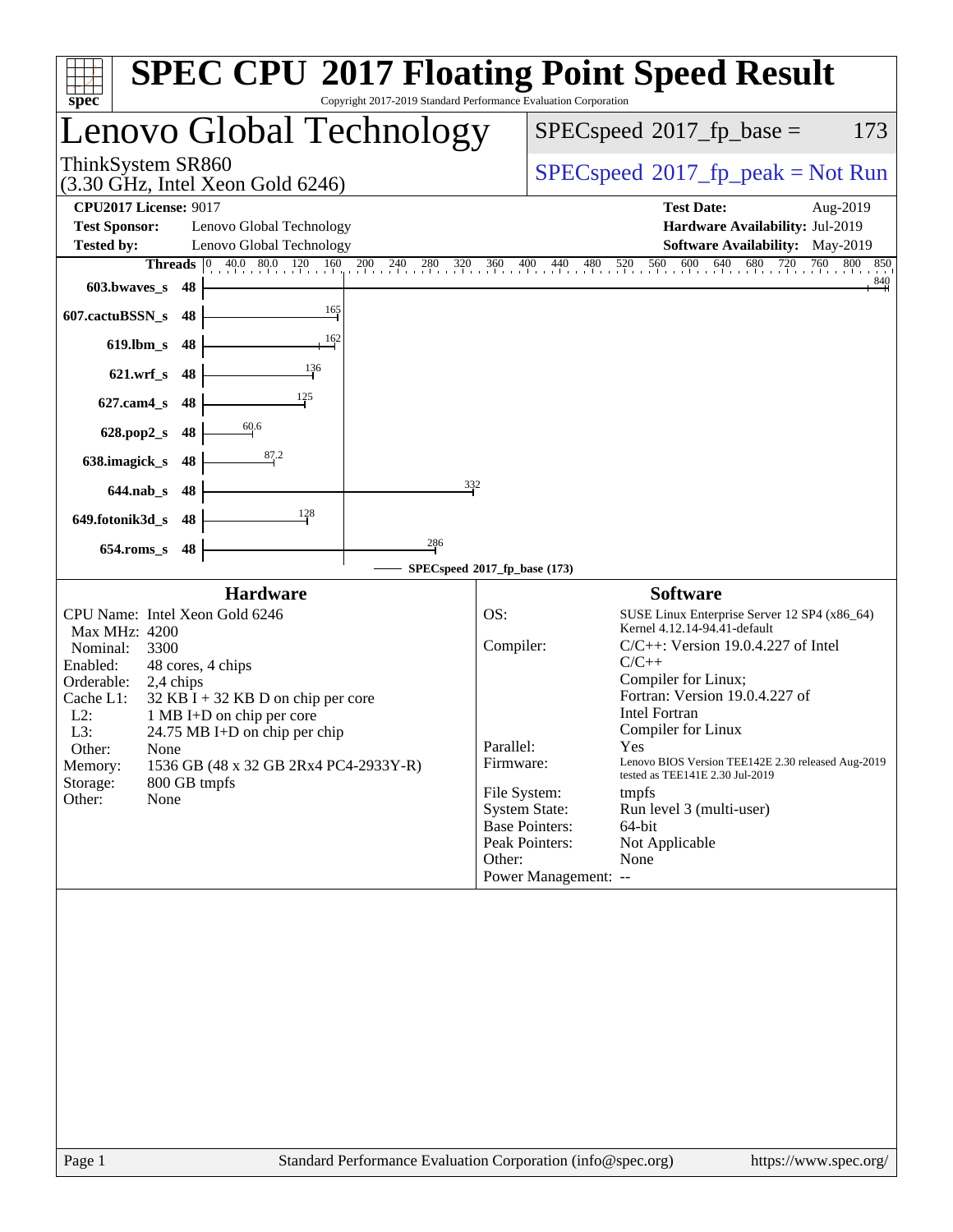

#### **[SPEC CPU](http://www.spec.org/auto/cpu2017/Docs/result-fields.html#SPECCPU2017FloatingPointSpeedResult)[2017 Floating Point Speed Result](http://www.spec.org/auto/cpu2017/Docs/result-fields.html#SPECCPU2017FloatingPointSpeedResult)** Copyright 2017-2019 Standard Performance Evaluation Corporation

# Lenovo Global Technology

(3.30 GHz, Intel Xeon Gold 6246)

 $SPECspeed^{\circledcirc}2017_fp\_base = 173$  $SPECspeed^{\circledcirc}2017_fp\_base = 173$ 

ThinkSystem SR860<br>  $(3.30 \text{ GHz}_{\text{1.1}})$  [SPECspeed](http://www.spec.org/auto/cpu2017/Docs/result-fields.html#SPECspeed2017fppeak)®[2017\\_fp\\_peak = N](http://www.spec.org/auto/cpu2017/Docs/result-fields.html#SPECspeed2017fppeak)ot Run

**[Test Sponsor:](http://www.spec.org/auto/cpu2017/Docs/result-fields.html#TestSponsor)** Lenovo Global Technology **[Hardware Availability:](http://www.spec.org/auto/cpu2017/Docs/result-fields.html#HardwareAvailability)** Jul-2019 **[Tested by:](http://www.spec.org/auto/cpu2017/Docs/result-fields.html#Testedby)** Lenovo Global Technology **[Software Availability:](http://www.spec.org/auto/cpu2017/Docs/result-fields.html#SoftwareAvailability)** May-2019

**[CPU2017 License:](http://www.spec.org/auto/cpu2017/Docs/result-fields.html#CPU2017License)** 9017 **[Test Date:](http://www.spec.org/auto/cpu2017/Docs/result-fields.html#TestDate)** Aug-2019

### **[Results Table](http://www.spec.org/auto/cpu2017/Docs/result-fields.html#ResultsTable)**

|                                    | <b>Base</b>    |                |                |                |       |                | <b>Peak</b> |                |                |              |                |              |                |              |
|------------------------------------|----------------|----------------|----------------|----------------|-------|----------------|-------------|----------------|----------------|--------------|----------------|--------------|----------------|--------------|
| <b>Benchmark</b>                   | <b>Threads</b> | <b>Seconds</b> | Ratio          | <b>Seconds</b> | Ratio | <b>Seconds</b> | Ratio       | <b>Threads</b> | <b>Seconds</b> | <b>Ratio</b> | <b>Seconds</b> | <b>Ratio</b> | <b>Seconds</b> | <b>Ratio</b> |
| 603.bwayes s                       | 48             | 69.9           | 845            | 70.2           | 840   | 72.0           | 819         |                |                |              |                |              |                |              |
| 607.cactuBSSN s                    | 48             | 100            | 166            | 101            | 165   | <b>101</b>     | 165         |                |                |              |                |              |                |              |
| $619.1$ bm s                       | 48             | 32.3           | 162            | 32.3           | 162   | 36.6           | 143         |                |                |              |                |              |                |              |
| $621.wrf$ s                        | 48             | 97.5           | 136            | 97.9           | 135   | 97.2           | 136         |                |                |              |                |              |                |              |
| $627$ .cam4 s                      | 48             | 70.6           | <u>125</u>     | 70.6           | 126   | 70.8           | 125         |                |                |              |                |              |                |              |
| $628.pop2_s$                       | 48             | 195            | 60.8           | 196            | 60.6  | 196            | 60.5        |                |                |              |                |              |                |              |
| 638.imagick_s                      | 48             | 165            | 87.2           | 166            | 87.1  | 165            | 87.3        |                |                |              |                |              |                |              |
| $644$ .nab s                       | 48             | 52.5           | 333            | 52.6           | 332   | 52.6           | <u>332</u>  |                |                |              |                |              |                |              |
| 649.fotonik3d s                    | 48             | 71.1           | 128            | 71.6           | 127   | 71.4           | 128         |                |                |              |                |              |                |              |
| $654$ .roms s                      | 48             | 55.1           | 286            | 55.0           | 286   | 54.9           | 287         |                |                |              |                |              |                |              |
| $SPECspeed*2017_fp\_base =$<br>173 |                |                |                |                |       |                |             |                |                |              |                |              |                |              |
| $SPECspeed^{\circ}2017$ fp peak =  |                |                | <b>Not Run</b> |                |       |                |             |                |                |              |                |              |                |              |

Results appear in the [order in which they were run.](http://www.spec.org/auto/cpu2017/Docs/result-fields.html#RunOrder) Bold underlined text [indicates a median measurement](http://www.spec.org/auto/cpu2017/Docs/result-fields.html#Median).

#### **[Operating System Notes](http://www.spec.org/auto/cpu2017/Docs/result-fields.html#OperatingSystemNotes)**

```
 Stack size set to unlimited using "ulimit -s unlimited"
 Tmpfs filesystem can be set with:
 mount -t tmpfs -o size=800g tmpfs /home
 Process tuning setting:
  echo 50000 > /proc/sys/kernel/sched_cfs_bandwidth_slice_us
  echo 240000000 > /proc/sys/kernel/sched_latency_ns
  echo 5000000 > /proc/sys/kernel/sched_migration_cost_ns
  echo 100000000 > /proc/sys/kernel/sched_min_granularity_ns
  echo 150000000 > /proc/sys/kernel/sched_wakeup_granularity_ns
```
#### **[General Notes](http://www.spec.org/auto/cpu2017/Docs/result-fields.html#GeneralNotes)**

Environment variables set by runcpu before the start of the run: KMP\_AFFINITY = "granularity=fine,compact" LD\_LIBRARY\_PATH = "/home/cpu2017-1.0.5-ic19.0u4/lib/intel64" OMP\_STACKSIZE = "192M" Binaries compiled on a system with 1x Intel Core i9-799X CPU + 32GB RAM memory using Redhat Enterprise Linux 7.5 Transparent Huge Pages disabled by default echo never > /sys/kernel/mm/transparent\_hugepage/enabled echo never > /sys/kernel/mm/transparent\_hugepage/defrag Prior to runcpu invocation Filesystem page cache synced and cleared with:<br>sync: echo 3> /proc/sys/vm/drop\_caches /proc/sys/vm/drop\_caches NA: The test sponsor attests, as of date of publication, that CVE-2017-5754 (Meltdown) is mitigated in the system as tested and documented.

**(Continued on next page)**

| Page 2 | Standard Performance Evaluation Corporation (info@spec.org) | https://www.spec.org/ |
|--------|-------------------------------------------------------------|-----------------------|
|--------|-------------------------------------------------------------|-----------------------|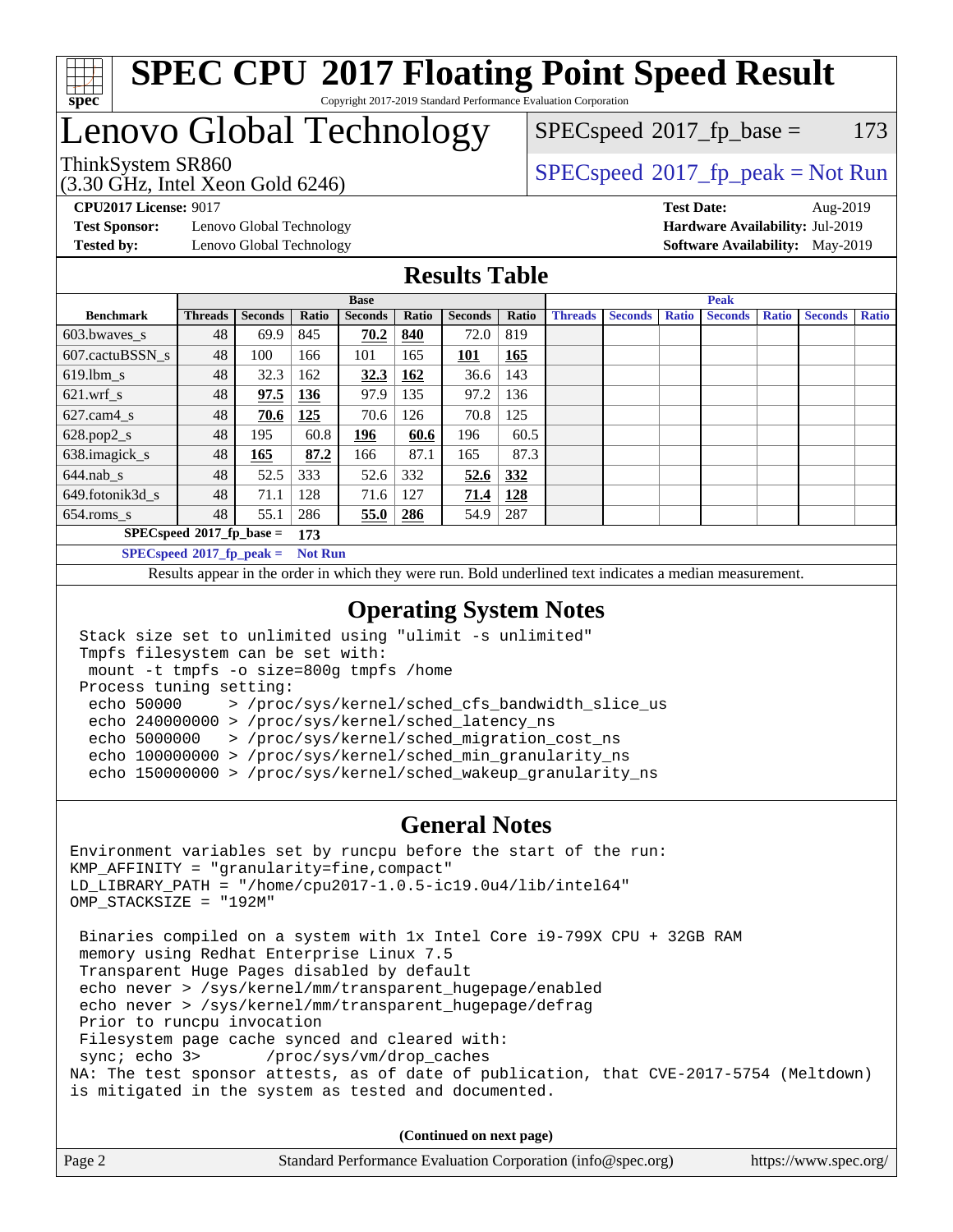

Copyright 2017-2019 Standard Performance Evaluation Corporation

Lenovo Global Technology

 $SPECspeed^{\circ}2017\_fp\_base = 173$  $SPECspeed^{\circ}2017\_fp\_base = 173$ 

(3.30 GHz, Intel Xeon Gold 6246)

ThinkSystem SR860<br>  $SPEC speed^{\circ}2017$  [p\_peak = Not Run

**[Test Sponsor:](http://www.spec.org/auto/cpu2017/Docs/result-fields.html#TestSponsor)** Lenovo Global Technology **[Hardware Availability:](http://www.spec.org/auto/cpu2017/Docs/result-fields.html#HardwareAvailability)** Jul-2019 **[Tested by:](http://www.spec.org/auto/cpu2017/Docs/result-fields.html#Testedby)** Lenovo Global Technology **[Software Availability:](http://www.spec.org/auto/cpu2017/Docs/result-fields.html#SoftwareAvailability)** May-2019

**[CPU2017 License:](http://www.spec.org/auto/cpu2017/Docs/result-fields.html#CPU2017License)** 9017 **[Test Date:](http://www.spec.org/auto/cpu2017/Docs/result-fields.html#TestDate)** Aug-2019

#### **[General Notes \(Continued\)](http://www.spec.org/auto/cpu2017/Docs/result-fields.html#GeneralNotes)**

Yes: The test sponsor attests, as of date of publication, that CVE-2017-5753 (Spectre variant 1) is mitigated in the system as tested and documented. Yes: The test sponsor attests, as of date of publication, that CVE-2017-5715 (Spectre variant 2) is mitigated in the system as tested and documented. Yes: The test sponsor attests, as of date of publication, that CVE-2018-3640 (Spectre variant 3a) is mitigated in the system as tested and documented. Yes: The test sponsor attests, as of date of publication, that CVE-2018-3639 (Spectre variant 4) is mitigated in the system as tested and documented.

### **[Platform Notes](http://www.spec.org/auto/cpu2017/Docs/result-fields.html#PlatformNotes)**

Page 3 Standard Performance Evaluation Corporation [\(info@spec.org\)](mailto:info@spec.org) <https://www.spec.org/> BIOS configuration: Choose Operating Mode set to Maximum Performance Choose Operating Mode set to Custom Mode Hyper-Threading set to Disable Adjacent Cache Prefetch set to Disable MONITOR/MWAIT set to Enable Sysinfo program /home/cpu2017-1.0.5-ic19.0u4/bin/sysinfo Rev: r5974 of 2018-05-19 9bcde8f2999c33d61f64985e45859ea9 running on linux-6lsv Fri Aug 16 19:45:18 2019 SUT (System Under Test) info as seen by some common utilities. For more information on this section, see <https://www.spec.org/cpu2017/Docs/config.html#sysinfo> From /proc/cpuinfo model name : Intel(R) Xeon(R) Gold 6246 CPU @ 3.30GHz 4 "physical id"s (chips) 48 "processors" cores, siblings (Caution: counting these is hw and system dependent. The following excerpts from /proc/cpuinfo might not be reliable. Use with caution.) cpu cores : 12 siblings : 12 physical 0: cores 0 1 2 3 4 8 10 11 17 18 25 27 physical 1: cores 0 2 4 8 9 10 11 17 18 19 25 27 physical 2: cores 1 2 3 4 10 11 16 17 18 24 25 27 physical 3: cores 1 2 4 8 9 10 11 16 17 19 26 27 From lscpu: Architecture: x86\_64 CPU op-mode(s): 32-bit, 64-bit Byte Order: Little Endian  $CPU(s):$  48 On-line CPU(s) list: 0-47 Thread(s) per core: 1 Core(s) per socket: 12 **(Continued on next page)**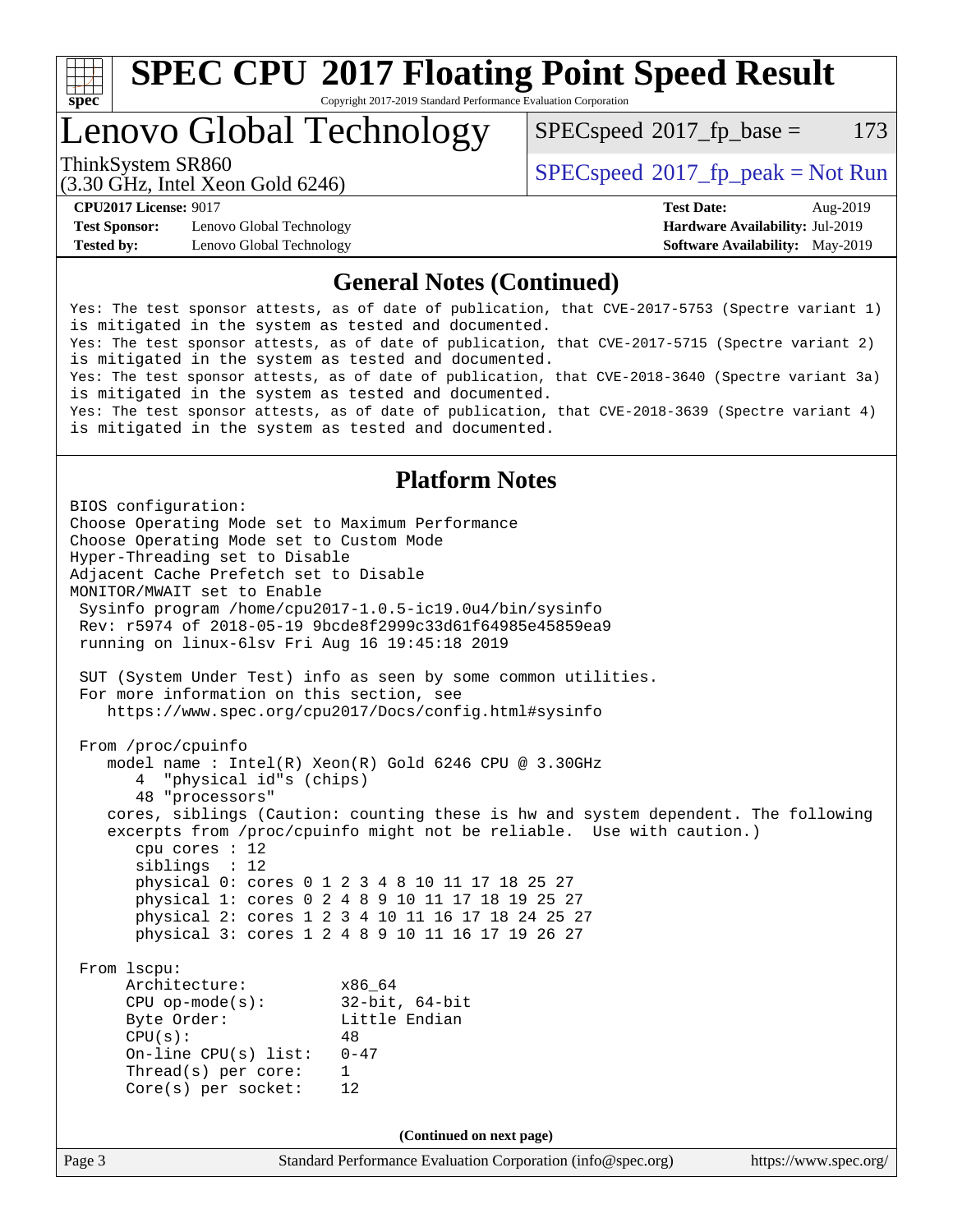

Copyright 2017-2019 Standard Performance Evaluation Corporation

Lenovo Global Technology

 $SPECspeed*2017_fp\_base = 173$  $SPECspeed*2017_fp\_base = 173$ 

ThinkSystem SR860<br>  $(3.30 \text{ GHz}_{\text{1.1}})$  [SPECspeed](http://www.spec.org/auto/cpu2017/Docs/result-fields.html#SPECspeed2017fppeak)®[2017\\_fp\\_peak = N](http://www.spec.org/auto/cpu2017/Docs/result-fields.html#SPECspeed2017fppeak)ot Run

**[CPU2017 License:](http://www.spec.org/auto/cpu2017/Docs/result-fields.html#CPU2017License)** 9017 **[Test Date:](http://www.spec.org/auto/cpu2017/Docs/result-fields.html#TestDate)** Aug-2019

**[Test Sponsor:](http://www.spec.org/auto/cpu2017/Docs/result-fields.html#TestSponsor)** Lenovo Global Technology **[Hardware Availability:](http://www.spec.org/auto/cpu2017/Docs/result-fields.html#HardwareAvailability)** Jul-2019 **[Tested by:](http://www.spec.org/auto/cpu2017/Docs/result-fields.html#Testedby)** Lenovo Global Technology **[Software Availability:](http://www.spec.org/auto/cpu2017/Docs/result-fields.html#SoftwareAvailability)** May-2019

(3.30 GHz, Intel Xeon Gold 6246)

### **[Platform Notes \(Continued\)](http://www.spec.org/auto/cpu2017/Docs/result-fields.html#PlatformNotes)**

| Socket(s):               | 4                                                                                    |
|--------------------------|--------------------------------------------------------------------------------------|
| NUMA $node(s)$ :         | 4                                                                                    |
| Vendor ID:               | GenuineIntel                                                                         |
| CPU family:              | 6                                                                                    |
| Model:                   | 85                                                                                   |
| Model name:              | $Intel(R)$ Xeon $(R)$ Gold 6246 CPU @ 3.30GHz                                        |
| Stepping:                | 7                                                                                    |
| CPU MHz:                 | 3300.000                                                                             |
| $CPU$ $max$ $MHz$ :      | 4200.0000                                                                            |
| CPU min MHz:             | 1200.0000                                                                            |
| BogoMIPS:                | 6600.00                                                                              |
| Virtualization:          | $VT - x$                                                                             |
| Lld cache:               | 32K                                                                                  |
| Lli cache:               | 32K                                                                                  |
| L2 cache:                | 1024K                                                                                |
| L3 cache:                | 25344K                                                                               |
| NUMA $node0$ $CPU(s):$   | $0 - 11$                                                                             |
| NUMA nodel CPU(s):       | $12 - 23$                                                                            |
| NUMA node2 CPU(s):       | $24 - 35$                                                                            |
| NUMA node3 CPU(s):       | $36 - 47$                                                                            |
| Flaqs:                   | fpu vme de pse tsc msr pae mce cx8 apic sep mtrr pqe mca cmov                        |
|                          | pat pse36 clflush dts acpi mmx fxsr sse sse2 ss ht tm pbe syscall nx pdpe1gb rdtscp  |
|                          | Im constant_tsc art arch_perfmon pebs bts rep_good nopl xtopology nonstop_tsc cpuid  |
|                          | aperfmperf pni pclmulqdq dtes64 monitor ds_cpl vmx smx est tm2 ssse3 sdbg fma cx16   |
|                          | xtpr pdcm pcid dca sse4_1 sse4_2 x2apic movbe popcnt tsc_deadline_timer aes xsave    |
|                          | avx f16c rdrand lahf_lm abm 3dnowprefetch cpuid_fault epb cat_13 cdp_13              |
|                          | invpcid_single intel_ppin ssbd mba ibrs ibpb stibp tpr_shadow vnmi flexpriority ept  |
|                          | vpid fsgsbase tsc_adjust bmil hle avx2 smep bmi2 erms invpcid rtm cqm mpx rdt_a      |
|                          | avx512f avx512dq rdseed adx smap clflushopt clwb intel pt avx512cd avx512bw avx512vl |
|                          | xsaveopt xsavec xqetbvl xsaves cqm llc cqm occup llc cqm mbm total cqm mbm local     |
|                          | dtherm ida arat pln pts pku ospke avx512_vnni flush_lld arch_capabilities            |
|                          |                                                                                      |
| /proc/cpuinfo cache data |                                                                                      |
| cache size $: 25344$ KB  |                                                                                      |
|                          |                                                                                      |
|                          | From numactl --hardware WARNING: a numactl 'node' might or might not correspond to a |

 physical chip. available: 4 nodes (0-3) node 0 cpus: 0 1 2 3 4 5 6 7 8 9 10 11 node 0 size: 386666 MB node 0 free: 386211 MB node 1 cpus: 12 13 14 15 16 17 18 19 20 21 22 23 node 1 size: 387059 MB node 1 free: 386342 MB node 2 cpus: 24 25 26 27 28 29 30 31 32 33 34 35 node 2 size: 387059 MB node 2 free: 384545 MB

**(Continued on next page)**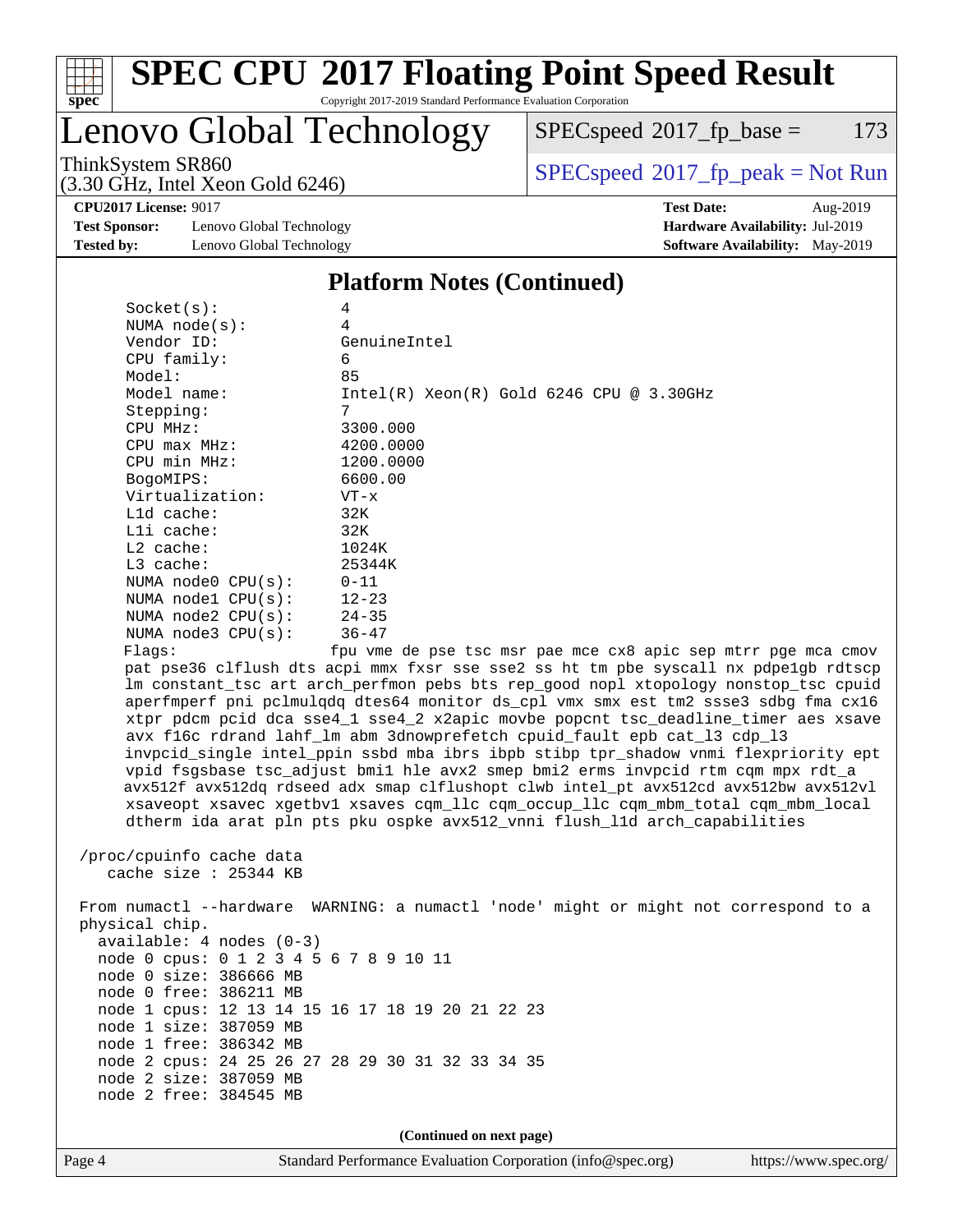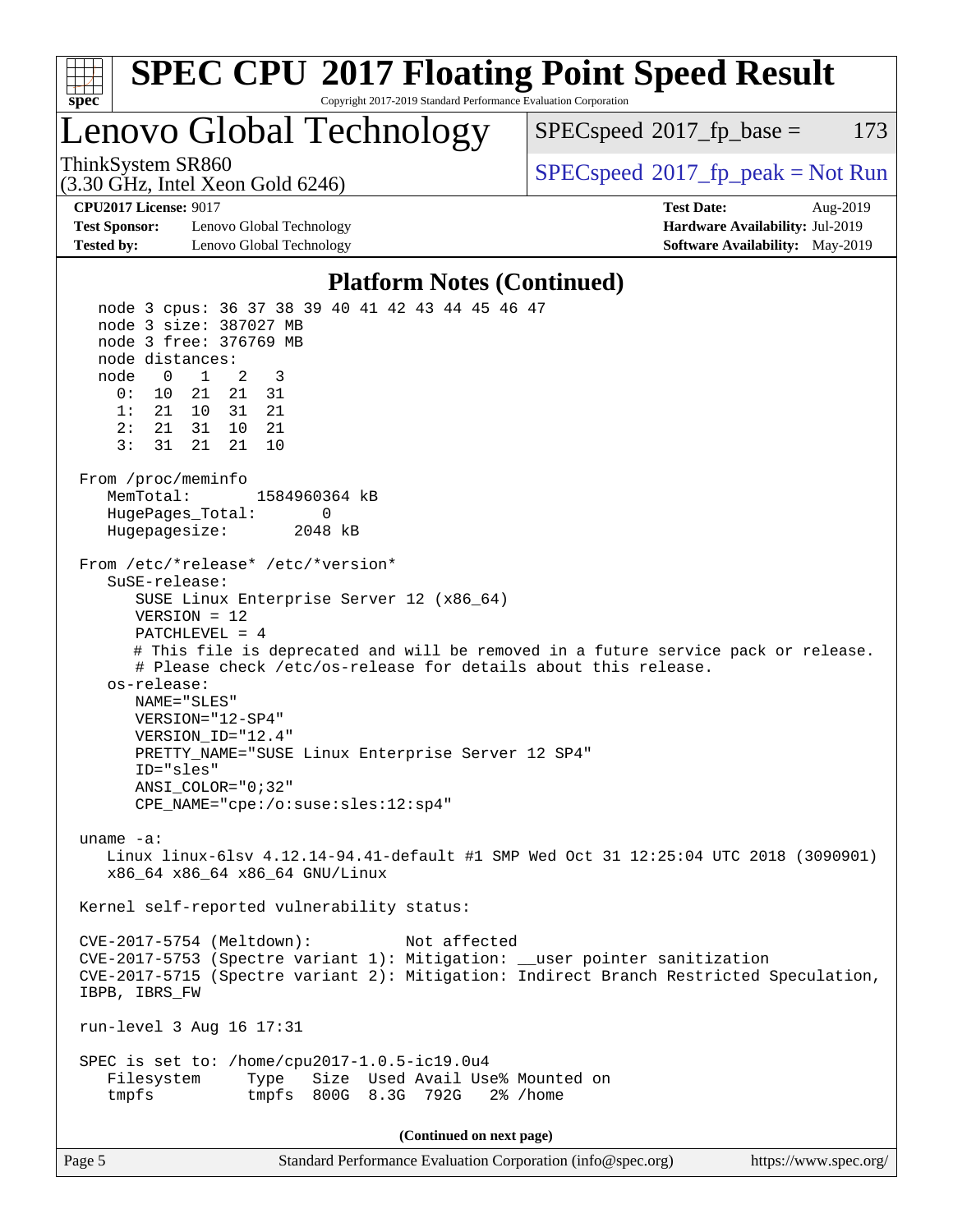

Copyright 2017-2019 Standard Performance Evaluation Corporation

## Lenovo Global Technology

 $SPECspeed^{\circledcirc}2017_fp\_base = 173$  $SPECspeed^{\circledcirc}2017_fp\_base = 173$ 

(3.30 GHz, Intel Xeon Gold 6246)

ThinkSystem SR860<br>  $(3.30 \text{ GHz}_{\text{1.1}})$  [SPECspeed](http://www.spec.org/auto/cpu2017/Docs/result-fields.html#SPECspeed2017fppeak)®[2017\\_fp\\_peak = N](http://www.spec.org/auto/cpu2017/Docs/result-fields.html#SPECspeed2017fppeak)ot Run

**[CPU2017 License:](http://www.spec.org/auto/cpu2017/Docs/result-fields.html#CPU2017License)** 9017 **[Test Date:](http://www.spec.org/auto/cpu2017/Docs/result-fields.html#TestDate)** Aug-2019

**[Test Sponsor:](http://www.spec.org/auto/cpu2017/Docs/result-fields.html#TestSponsor)** Lenovo Global Technology **[Hardware Availability:](http://www.spec.org/auto/cpu2017/Docs/result-fields.html#HardwareAvailability)** Jul-2019 **[Tested by:](http://www.spec.org/auto/cpu2017/Docs/result-fields.html#Testedby)** Lenovo Global Technology **[Software Availability:](http://www.spec.org/auto/cpu2017/Docs/result-fields.html#SoftwareAvailability)** May-2019

### **[Platform Notes \(Continued\)](http://www.spec.org/auto/cpu2017/Docs/result-fields.html#PlatformNotes)**

 Additional information from dmidecode follows. WARNING: Use caution when you interpret this section. The 'dmidecode' program reads system data which is "intended to allow hardware to be accurately determined", but the intent may not be met, as there are frequent changes to hardware, firmware, and the "DMTF SMBIOS" standard. BIOS Lenovo -[TEE141E-2.30]- 07/02/2019

Memory:

48x Samsung M393A4K40CB2-CVF 32 GB 2 rank 2933

(End of data from sysinfo program)

#### **[Compiler Version Notes](http://www.spec.org/auto/cpu2017/Docs/result-fields.html#CompilerVersionNotes)**

| Standard Performance Evaluation Corporation (info@spec.org)<br>Page 6<br>https://www.spec.org/                                                                                           |  |
|------------------------------------------------------------------------------------------------------------------------------------------------------------------------------------------|--|
| (Continued on next page)                                                                                                                                                                 |  |
| Fortran, $C = \begin{bmatrix} 621. wrf_s(base) & 627. cam4_s(base) & 628. pop2_s(base) \end{bmatrix}$                                                                                    |  |
|                                                                                                                                                                                          |  |
| $Intel(R)$ Fortran Intel(R) 64 Compiler for applications running on Intel(R)<br>64, Version 19.0.4.227 Build 20190416<br>Copyright (C) 1985-2019 Intel Corporation. All rights reserved. |  |
| Fortran   603.bwaves_s(base) 649.fotonik3d_s(base) 654.roms_s(base)                                                                                                                      |  |
|                                                                                                                                                                                          |  |
| 64, Version 19.0.4.227 Build 20190416<br>Copyright (C) 1985-2019 Intel Corporation. All rights reserved.                                                                                 |  |
| Copyright (C) 1985-2019 Intel Corporation. All rights reserved.<br>$Intel(R)$ Fortran Intel(R) 64 Compiler for applications running on Intel(R)                                          |  |
| Version 19.0.4.227 Build 20190416                                                                                                                                                        |  |
| Copyright (C) 1985-2019 Intel Corporation. All rights reserved.<br>Intel(R) C Intel(R) 64 Compiler for applications running on Intel(R) 64,                                              |  |
| Intel(R) $C++$ Intel(R) 64 Compiler for applications running on Intel(R) 64,<br>Version 19.0.4.227 Build 20190416                                                                        |  |
| $C_{++}$ , C, Fortran   607.cactuBSSN_s(base)                                                                                                                                            |  |
|                                                                                                                                                                                          |  |
| Copyright (C) 1985-2019 Intel Corporation. All rights reserved.<br>_ _ _ _ _ _ _ _ _ _                                                                                                   |  |
| Intel(R) C Intel(R) 64 Compiler for applications running on Intel(R) 64,<br>Version 19.0.4.227 Build 20190416                                                                            |  |
| 619.1bm_s(base) 638.imagick_s(base) 644.nab_s(base)<br>$\mathbf C$                                                                                                                       |  |
|                                                                                                                                                                                          |  |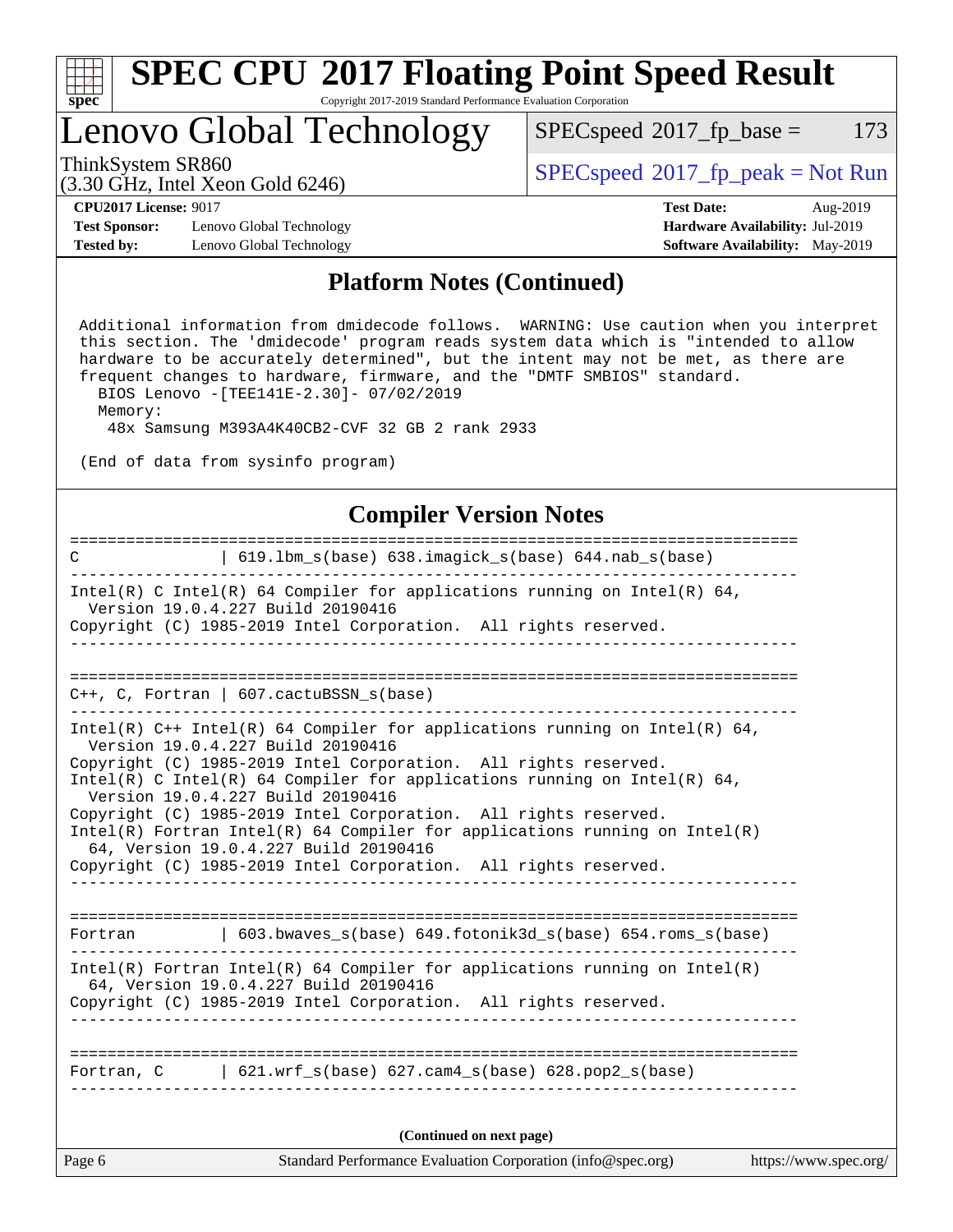

Copyright 2017-2019 Standard Performance Evaluation Corporation

## Lenovo Global Technology

 $SPEC speed^{\circ}2017\_fp\_base = 173$ 

(3.30 GHz, Intel Xeon Gold 6246)

ThinkSystem SR860<br>  $SPECspeed^{\circ}2017<sub>fp</sub> peak = Not Run$  $SPECspeed^{\circ}2017<sub>fp</sub> peak = Not Run$ 

**[Test Sponsor:](http://www.spec.org/auto/cpu2017/Docs/result-fields.html#TestSponsor)** Lenovo Global Technology **[Hardware Availability:](http://www.spec.org/auto/cpu2017/Docs/result-fields.html#HardwareAvailability)** Jul-2019 **[Tested by:](http://www.spec.org/auto/cpu2017/Docs/result-fields.html#Testedby)** Lenovo Global Technology **[Software Availability:](http://www.spec.org/auto/cpu2017/Docs/result-fields.html#SoftwareAvailability)** May-2019

**[CPU2017 License:](http://www.spec.org/auto/cpu2017/Docs/result-fields.html#CPU2017License)** 9017 **[Test Date:](http://www.spec.org/auto/cpu2017/Docs/result-fields.html#TestDate)** Aug-2019

### **[Compiler Version Notes \(Continued\)](http://www.spec.org/auto/cpu2017/Docs/result-fields.html#CompilerVersionNotes)**

Intel(R) Fortran Intel(R)  $64$  Compiler for applications running on Intel(R) 64, Version 19.0.4.227 Build 20190416 Copyright (C) 1985-2019 Intel Corporation. All rights reserved. Intel(R) C Intel(R) 64 Compiler for applications running on Intel(R)  $64$ , Version 19.0.4.227 Build 20190416 Copyright (C) 1985-2019 Intel Corporation. All rights reserved. ------------------------------------------------------------------------------

## **[Base Compiler Invocation](http://www.spec.org/auto/cpu2017/Docs/result-fields.html#BaseCompilerInvocation)**

[C benchmarks](http://www.spec.org/auto/cpu2017/Docs/result-fields.html#Cbenchmarks):

[icc -m64 -std=c11](http://www.spec.org/cpu2017/results/res2019q3/cpu2017-20190902-17489.flags.html#user_CCbase_intel_icc_64bit_c11_33ee0cdaae7deeeab2a9725423ba97205ce30f63b9926c2519791662299b76a0318f32ddfffdc46587804de3178b4f9328c46fa7c2b0cd779d7a61945c91cd35)

[Fortran benchmarks](http://www.spec.org/auto/cpu2017/Docs/result-fields.html#Fortranbenchmarks): [ifort -m64](http://www.spec.org/cpu2017/results/res2019q3/cpu2017-20190902-17489.flags.html#user_FCbase_intel_ifort_64bit_24f2bb282fbaeffd6157abe4f878425411749daecae9a33200eee2bee2fe76f3b89351d69a8130dd5949958ce389cf37ff59a95e7a40d588e8d3a57e0c3fd751)

[Benchmarks using both Fortran and C](http://www.spec.org/auto/cpu2017/Docs/result-fields.html#BenchmarksusingbothFortranandC): [ifort -m64](http://www.spec.org/cpu2017/results/res2019q3/cpu2017-20190902-17489.flags.html#user_CC_FCbase_intel_ifort_64bit_24f2bb282fbaeffd6157abe4f878425411749daecae9a33200eee2bee2fe76f3b89351d69a8130dd5949958ce389cf37ff59a95e7a40d588e8d3a57e0c3fd751) [icc -m64 -std=c11](http://www.spec.org/cpu2017/results/res2019q3/cpu2017-20190902-17489.flags.html#user_CC_FCbase_intel_icc_64bit_c11_33ee0cdaae7deeeab2a9725423ba97205ce30f63b9926c2519791662299b76a0318f32ddfffdc46587804de3178b4f9328c46fa7c2b0cd779d7a61945c91cd35)

[Benchmarks using Fortran, C, and C++:](http://www.spec.org/auto/cpu2017/Docs/result-fields.html#BenchmarksusingFortranCandCXX) [icpc -m64](http://www.spec.org/cpu2017/results/res2019q3/cpu2017-20190902-17489.flags.html#user_CC_CXX_FCbase_intel_icpc_64bit_4ecb2543ae3f1412ef961e0650ca070fec7b7afdcd6ed48761b84423119d1bf6bdf5cad15b44d48e7256388bc77273b966e5eb805aefd121eb22e9299b2ec9d9) [icc -m64 -std=c11](http://www.spec.org/cpu2017/results/res2019q3/cpu2017-20190902-17489.flags.html#user_CC_CXX_FCbase_intel_icc_64bit_c11_33ee0cdaae7deeeab2a9725423ba97205ce30f63b9926c2519791662299b76a0318f32ddfffdc46587804de3178b4f9328c46fa7c2b0cd779d7a61945c91cd35) [ifort -m64](http://www.spec.org/cpu2017/results/res2019q3/cpu2017-20190902-17489.flags.html#user_CC_CXX_FCbase_intel_ifort_64bit_24f2bb282fbaeffd6157abe4f878425411749daecae9a33200eee2bee2fe76f3b89351d69a8130dd5949958ce389cf37ff59a95e7a40d588e8d3a57e0c3fd751)

## **[Base Portability Flags](http://www.spec.org/auto/cpu2017/Docs/result-fields.html#BasePortabilityFlags)**

 603.bwaves\_s: [-DSPEC\\_LP64](http://www.spec.org/cpu2017/results/res2019q3/cpu2017-20190902-17489.flags.html#suite_basePORTABILITY603_bwaves_s_DSPEC_LP64) 607.cactuBSSN\_s: [-DSPEC\\_LP64](http://www.spec.org/cpu2017/results/res2019q3/cpu2017-20190902-17489.flags.html#suite_basePORTABILITY607_cactuBSSN_s_DSPEC_LP64) 619.lbm\_s: [-DSPEC\\_LP64](http://www.spec.org/cpu2017/results/res2019q3/cpu2017-20190902-17489.flags.html#suite_basePORTABILITY619_lbm_s_DSPEC_LP64) 621.wrf\_s: [-DSPEC\\_LP64](http://www.spec.org/cpu2017/results/res2019q3/cpu2017-20190902-17489.flags.html#suite_basePORTABILITY621_wrf_s_DSPEC_LP64) [-DSPEC\\_CASE\\_FLAG](http://www.spec.org/cpu2017/results/res2019q3/cpu2017-20190902-17489.flags.html#b621.wrf_s_baseCPORTABILITY_DSPEC_CASE_FLAG) [-convert big\\_endian](http://www.spec.org/cpu2017/results/res2019q3/cpu2017-20190902-17489.flags.html#user_baseFPORTABILITY621_wrf_s_convert_big_endian_c3194028bc08c63ac5d04de18c48ce6d347e4e562e8892b8bdbdc0214820426deb8554edfa529a3fb25a586e65a3d812c835984020483e7e73212c4d31a38223) 627.cam4\_s: [-DSPEC\\_LP64](http://www.spec.org/cpu2017/results/res2019q3/cpu2017-20190902-17489.flags.html#suite_basePORTABILITY627_cam4_s_DSPEC_LP64) [-DSPEC\\_CASE\\_FLAG](http://www.spec.org/cpu2017/results/res2019q3/cpu2017-20190902-17489.flags.html#b627.cam4_s_baseCPORTABILITY_DSPEC_CASE_FLAG) 628.pop2\_s: [-DSPEC\\_LP64](http://www.spec.org/cpu2017/results/res2019q3/cpu2017-20190902-17489.flags.html#suite_basePORTABILITY628_pop2_s_DSPEC_LP64) [-DSPEC\\_CASE\\_FLAG](http://www.spec.org/cpu2017/results/res2019q3/cpu2017-20190902-17489.flags.html#b628.pop2_s_baseCPORTABILITY_DSPEC_CASE_FLAG) [-convert big\\_endian](http://www.spec.org/cpu2017/results/res2019q3/cpu2017-20190902-17489.flags.html#user_baseFPORTABILITY628_pop2_s_convert_big_endian_c3194028bc08c63ac5d04de18c48ce6d347e4e562e8892b8bdbdc0214820426deb8554edfa529a3fb25a586e65a3d812c835984020483e7e73212c4d31a38223) [-assume byterecl](http://www.spec.org/cpu2017/results/res2019q3/cpu2017-20190902-17489.flags.html#user_baseFPORTABILITY628_pop2_s_assume_byterecl_7e47d18b9513cf18525430bbf0f2177aa9bf368bc7a059c09b2c06a34b53bd3447c950d3f8d6c70e3faf3a05c8557d66a5798b567902e8849adc142926523472) 638.imagick\_s: [-DSPEC\\_LP64](http://www.spec.org/cpu2017/results/res2019q3/cpu2017-20190902-17489.flags.html#suite_basePORTABILITY638_imagick_s_DSPEC_LP64) 644.nab\_s: [-DSPEC\\_LP64](http://www.spec.org/cpu2017/results/res2019q3/cpu2017-20190902-17489.flags.html#suite_basePORTABILITY644_nab_s_DSPEC_LP64) 649.fotonik3d\_s: [-DSPEC\\_LP64](http://www.spec.org/cpu2017/results/res2019q3/cpu2017-20190902-17489.flags.html#suite_basePORTABILITY649_fotonik3d_s_DSPEC_LP64) 654.roms\_s: [-DSPEC\\_LP64](http://www.spec.org/cpu2017/results/res2019q3/cpu2017-20190902-17489.flags.html#suite_basePORTABILITY654_roms_s_DSPEC_LP64)

## **[Base Optimization Flags](http://www.spec.org/auto/cpu2017/Docs/result-fields.html#BaseOptimizationFlags)**

[C benchmarks](http://www.spec.org/auto/cpu2017/Docs/result-fields.html#Cbenchmarks):

[-xCORE-AVX512](http://www.spec.org/cpu2017/results/res2019q3/cpu2017-20190902-17489.flags.html#user_CCbase_f-xCORE-AVX512) [-ipo](http://www.spec.org/cpu2017/results/res2019q3/cpu2017-20190902-17489.flags.html#user_CCbase_f-ipo) [-O3](http://www.spec.org/cpu2017/results/res2019q3/cpu2017-20190902-17489.flags.html#user_CCbase_f-O3) [-no-prec-div](http://www.spec.org/cpu2017/results/res2019q3/cpu2017-20190902-17489.flags.html#user_CCbase_f-no-prec-div) [-qopt-prefetch](http://www.spec.org/cpu2017/results/res2019q3/cpu2017-20190902-17489.flags.html#user_CCbase_f-qopt-prefetch) [-ffinite-math-only](http://www.spec.org/cpu2017/results/res2019q3/cpu2017-20190902-17489.flags.html#user_CCbase_f_finite_math_only_cb91587bd2077682c4b38af759c288ed7c732db004271a9512da14a4f8007909a5f1427ecbf1a0fb78ff2a814402c6114ac565ca162485bbcae155b5e4258871) [-qopt-mem-layout-trans=4](http://www.spec.org/cpu2017/results/res2019q3/cpu2017-20190902-17489.flags.html#user_CCbase_f-qopt-mem-layout-trans_fa39e755916c150a61361b7846f310bcdf6f04e385ef281cadf3647acec3f0ae266d1a1d22d972a7087a248fd4e6ca390a3634700869573d231a252c784941a8) [-qopenmp](http://www.spec.org/cpu2017/results/res2019q3/cpu2017-20190902-17489.flags.html#user_CCbase_qopenmp_16be0c44f24f464004c6784a7acb94aca937f053568ce72f94b139a11c7c168634a55f6653758ddd83bcf7b8463e8028bb0b48b77bcddc6b78d5d95bb1df2967) [-DSPEC\\_OPENMP](http://www.spec.org/cpu2017/results/res2019q3/cpu2017-20190902-17489.flags.html#suite_CCbase_DSPEC_OPENMP)

**(Continued on next page)**

Page 7 Standard Performance Evaluation Corporation [\(info@spec.org\)](mailto:info@spec.org) <https://www.spec.org/>